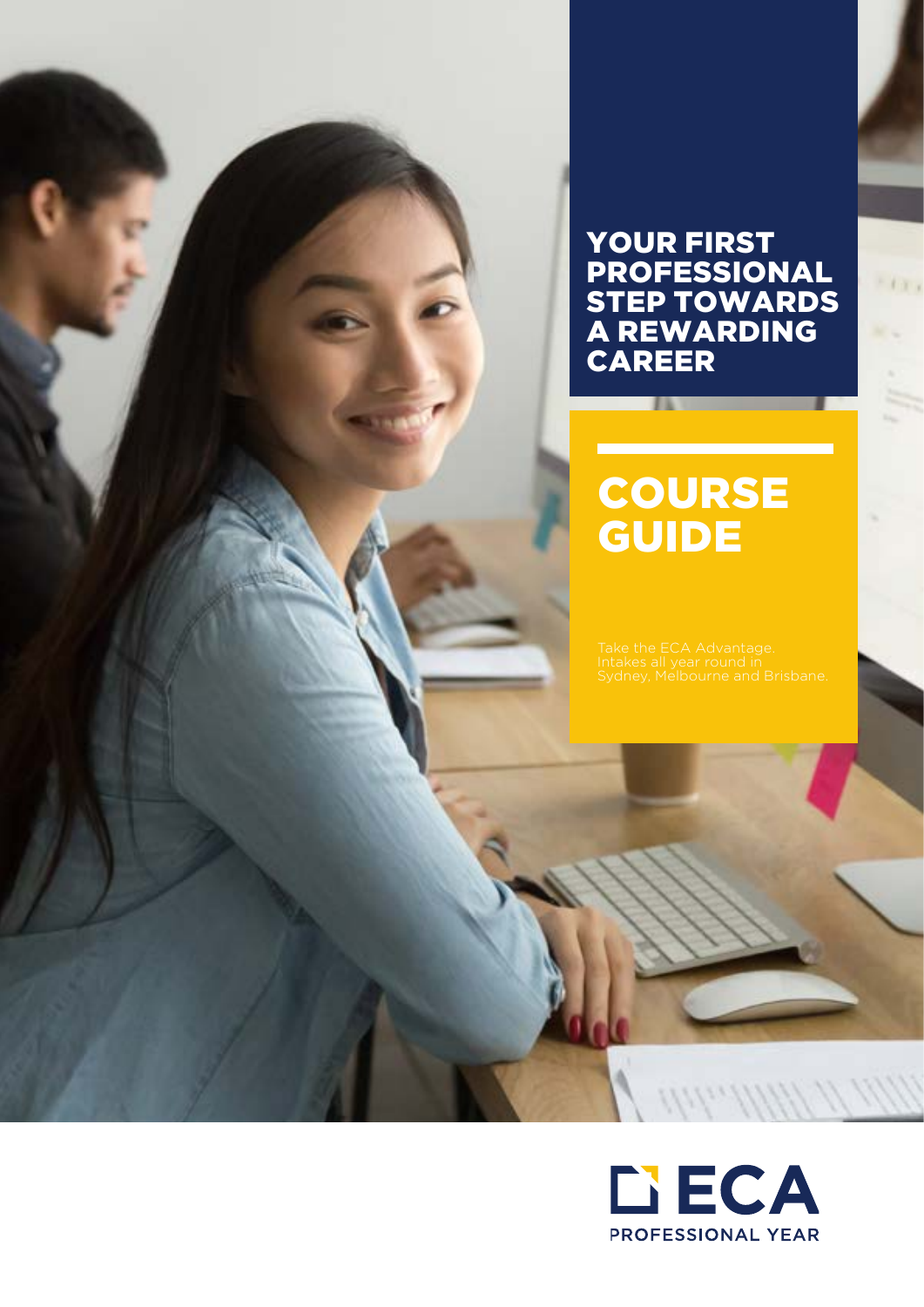## **ECA PROFESSIONAL YEAR**

ECA is an approved Professional Year provider in consultation with the Australian Computer Society (ACS). To date, ECA has successfully placed over 3,000 students into quality internships.

ECA has been successfully delivering Professional Year (PY) since 2008. Our unique delivery methods and proven reputation has placed ECA as one of the largest education institutions in Sydney to deliver this course, the PY Program. ECA has offered its PY Program in Melbourne since 2013 and in Brisbane since 2016.

## **DEDICATED INTERNSHIP TEAM**

**ECA Professional Year (PY) Internships are non-paid industry placements that are a mandatory part of the PY syllabus that are valued by students and host companies alike. PY internship placement is in Information Technology (IT) fields. Placements are 12 weeks in length and will give students the opportunity to gain valuable local industry experience and stay ahead of an increasingly competitive graduate recruitment market.**

A QUALITY REPUTATION FOR EDUCATION **OUTCOMES** 

> **ECA's dedicated Internship Team will assess student's fields of interest to find the right host organisation and develop a 12-week training plan in order to gain the best workplace experience. Although we don't guarantee employment after the internship, did you know that 65% of our ECA PY graduates are offered a paid position? You will also have the opportunity to expand your professional network, gain valuable references and improve your resume for future career opportunities.**

# **Education Centre of Australia**

"More than a great education"

The Education Centre of Australia (ECA) is a modern and diverse private education group with 7,000 international students enrolled at five campuses across Australia; and university 'managed campus' partnerships with Victoria University - in Sydney and in Ahmedabad, India and Swinburne University of Technology in Parramatta CBD. ECA offers a range of higher education, vocational, professional development and ELICOS courses through its constituent colleges:

- •ECA Professional Year (ECAPY) (Sydney, Melbourne, Brisbane) including ECA Internships
- •Asia Pacific International College (APIC) (HE Sydney, Melbourne)
- •ECA Graduate Institute (EGI) (VET Sydney, Melbourne, Brisbane)
- •ELSIS Language School (ELICOS Brisbane, Melbourne, Sydney)
- •Australasian College of Care and Leadership Management (ACCLM) (VET Brisbane)

See: **www.eca.edu.au**

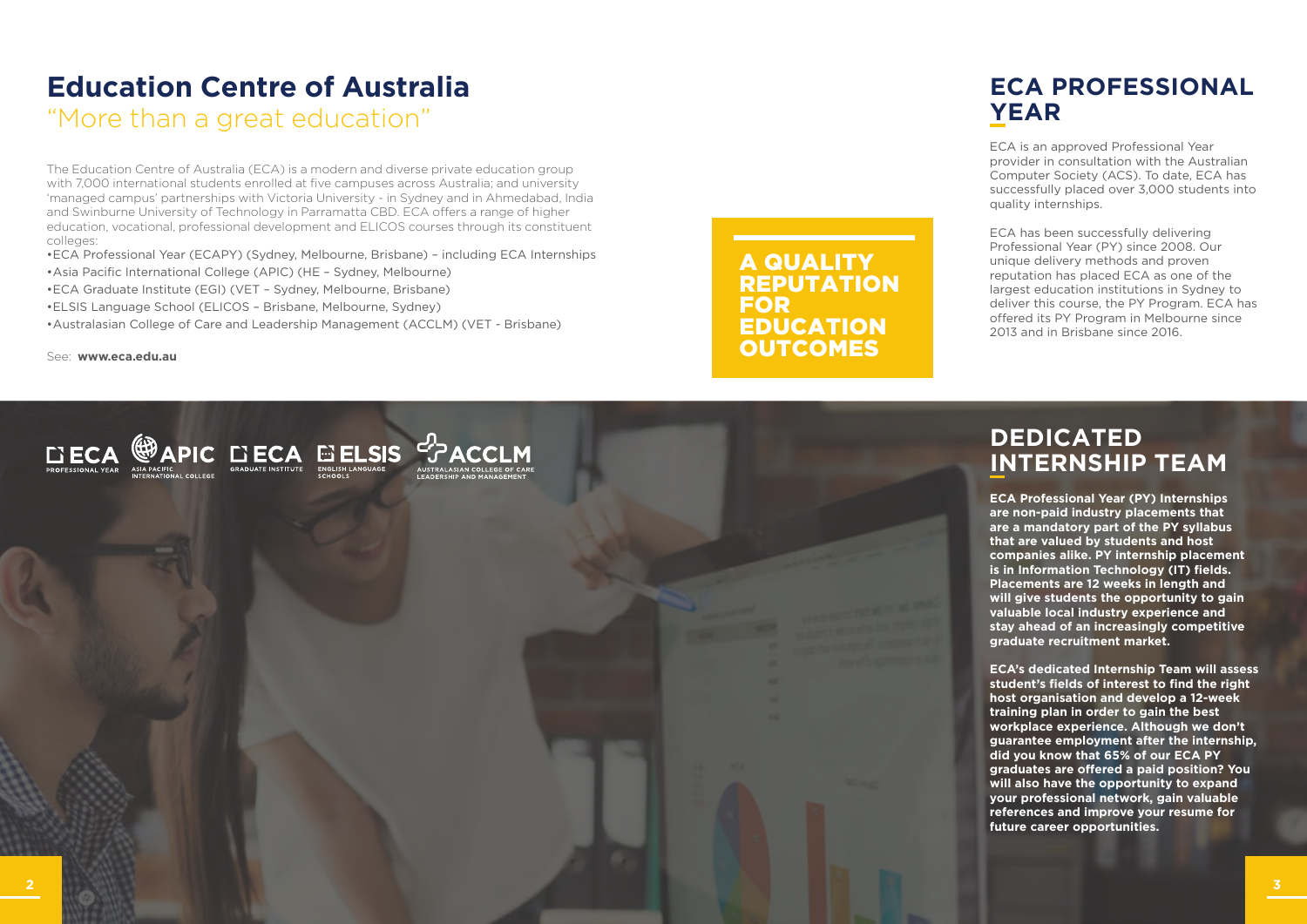## **Entry requirements**

- •Temporary Graduate Visa (subclass 485) or Bridging Visa A.
- •IELTS, minimum overall score of 6.0 (no individual band below 5.0 - ACS PYP.
- •An Australian Bachelor or Master Degree in IT, with a minimum of two years of study in Australia.

## **PROFESSIONAL YEAR**

Professional Year (PY) offers the unique combination of qualified trainers with real world business experience, and the highly focused classroom activities in IT designed to prepare you for your professional life in Australia.

The ECA Advantage provides you with additional benefits including courses and support services, free of charge. These are designed to maximise your professional employment prospects in Australia, and provide you with the opportunity to gain maximum migration points for submitting your Expression of Interest (EOI). Intakes in Sydney, Melbourne and Brisbane are all year-round.

## **Potential exit benefits**

•Gain 5 migration points when you graduate from ECA's PY Course.

- •Gain 10 migration points when you achieve IELTS 7.0
- •Secure professional employment, work for 1 year and gain 5 migration points.

## **OVERVIEW**

## **The ECA Professional Year provides international students with:**



## ACS PYP

## ECA is an approved provider for ACS PYP

- •A pathway from Australian university study to professional employment in Australia.
- •The opportunity to gain 5 migration points, and to submit an Expression of Interest (EOI) under the Australian Government's 'SkillSelect' program.
- •Guidance in developing job search portfolios and competencies, and the experience of working in a small team simulated business project.

ECA Professional Year has intakes every month, with classes held throughout the week, and also on weekends. The duration of the program is approximately 44 weeks.

The program is aimed at graduates with IT degrees who have recently graduated, and who have a Temporary Graduate visa (subclass 485) or a Bridging visa A (while waiting for their 485 visa).

For details on the 485 visa, please refer to the Department of Home Affairs website. [\(www.homeaffairs.gov.au\)](http://www.homeaffairs.gov.au)





## **5 MIGRATION POINTS TOWARDS PR**

The Professional Year Program in Information Technology (PYP IT) was developed by the Australian Computer Society (ACS) and approved by the Department of Home Affairs, granting 5 migration points to ECA PY graduates.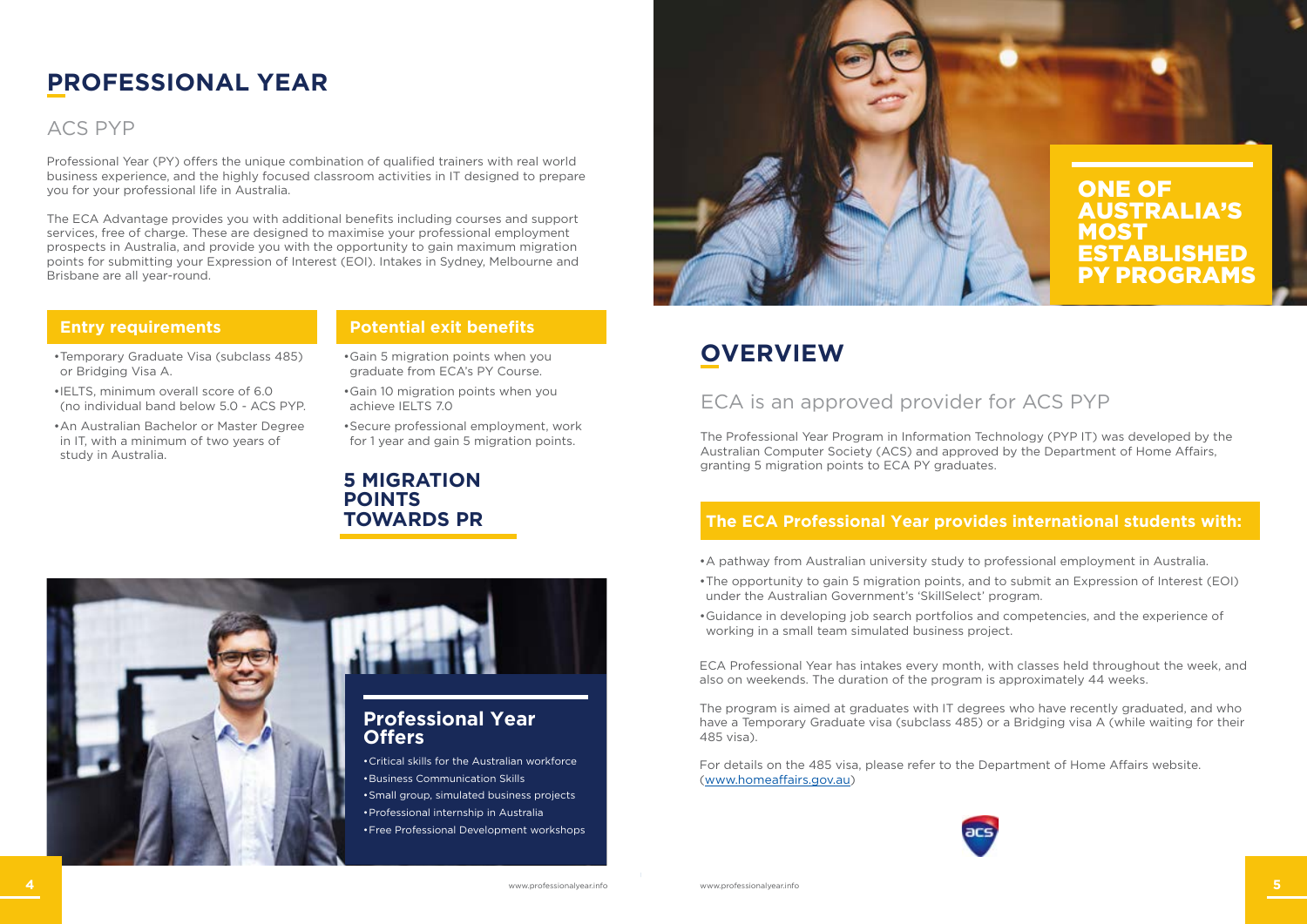## **COURSE STRUCTURE**

#### Australian Workplace Culture and Practice

Examine Australian workplace cultural norms and the values that underpin workplace behaviour. Learn the slang, and the 'small talk' that will help you understand the Australian workplace and how people interact in business.

### Working Effectively With diversity

Understand how and why diversity is highly valued in the Australian workplace. Identify how cultural relationships can contribute to your success.

### Professional Performance Teamwork

If two brains are better than one, imagine a whole team! A study of team dynamics and how you can work in your team effectively. Sharpen your teamwork skills and build your workplace networks.

### Professional Performance Innovation

Think like an innovator. Learn how to think out of the box and apply those skills to your professional life.

### Reflective Thinking

You have the opportunity to review how you are progressing throughout the course, with ongoing targeted exercises to identify different areas to focus on.

### Job Applications

Get ready for that dream job. You will learn how to prepare your job application, resume and more.

> ... my internship is going very well... I have learned a lot of practical knowledge... I am really satisfied and happy with this... **Amy Li, PY Student**  $99$

### Job Interviews

 What can I say?! Sonia has come such a long way since we first met. From having no experience, she is now a valued member of our team. Her grasp of what we do has been impressive and we are looking forward to developing her skills further. She will always have a role with Switch Digital when she wants one. **99** 

Practise makes perfect. Learn the skills you need for a successful job interview and then practise applying your learned skills in a mock interview. You will be provided with feedback on your interview strengths and weaknesses, and given tips on how you can improve.

#### Practical Professional **Development**

#### Introduction to the Business Project and Brainstorming

Start thinking like a Business Person. You will start working in teams and apply your university education to real life scenarios.

### Business Writing and Reports

Learn how to write business communications for a specific target audience, and with a specific goal in mind. Get your audience´s attention and support from the start.

**MORE** THAN 8,000 **TUDENTS** PLACED INTO **ITERNSH** SINCE 2008!

#### Presentations

Hit the cultural and language mark in your presentations. Obtain real time feedback on how your presentations are received and how you can improve.

 $G_{m}$  I have learned a lot through this program… I learned to be a better person and ECA has guided me from the scratch, from building my confidence, give me all the tools that I need, and even give me internship opportunity that ended up in permanent part-time position.

I can't thank ECA enough and I hope all the best for this institute in the future. **99** 

7,500 **SUCCESSFUL STUDENTS** 

The ECA Professional Year encompasses the following topics:

## **ECA'S PROFESSIONAL YEAR ADVANTAGE**

## **INTERNSHIP PLACEMENTS**

As part of the programs, students are placed in internships in reputable Australian companies for a period of 12 weeks to gain valuable insight into the Australian workplace, and work experience in their industry in Australia.

**Lee Stephen, CEO, Switch Digital**

ECA provides optional practical courses:

•Introductory SharePoint classes (or equivalent) for PYP (IT students).

#### Professional Job Search Support

- •Assistance with job search and placement for students first professional job.
- •Opportunity for a potential 5 immigration points after one year of professional experience in Australia.

#### The ECA IELTS Advantages

- •Specialised IELTS support activities in writing, reading, listening and speaking.
- •Optional sessions on IELTS test strategies, including hints and preparation tips.
- •A demonstration of English competency to prospective employers.

## Free support modules

## **INTERNSHIP FEEDBACK**

**Devi Jo Yanti**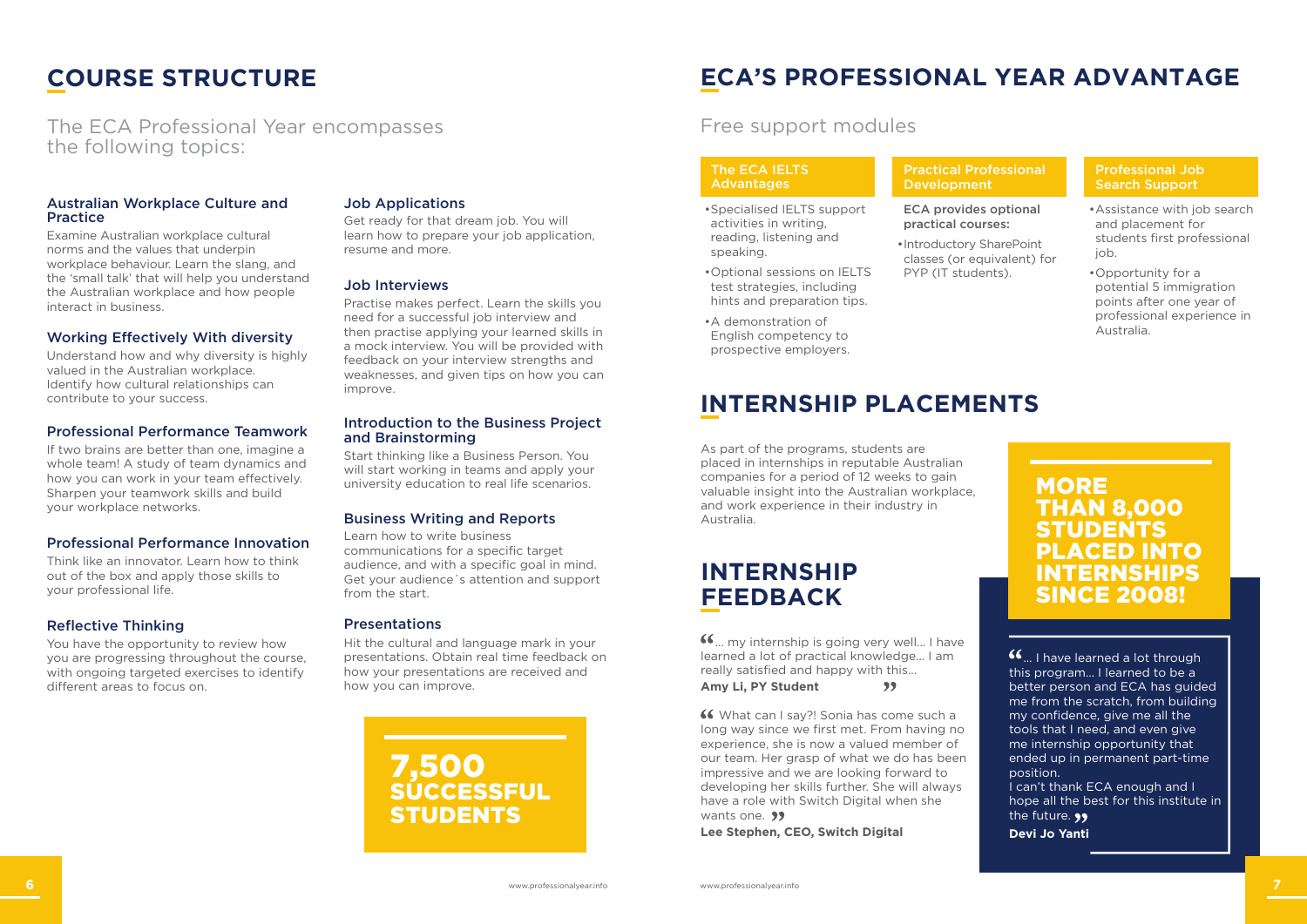## **STUDENT TESTIMONIALS**



**If** In my PY, I gained a lot of business, communication and job-readiness skills and valuable knowledge related to my academic background that I didn't have from my previous university studies. I also had the opportunity to implement the theories I acquired from Uni in real practice situations. Working under my project supervisor during the internship gave me more chance to absorb his knowledge and experiences. I was eventually hired as a full time-employee just one month after I commenced my internship with them. 99

### Why should I enrol in ECA PY?

The ECA PY can offer you the chance to fine-tune your skills and find employment in your selected field. Our trainers have a wealth of business and training experience, and enjoy sharing their knowledge with students. They are friendly and approachable and always aim to create a classroom environment which is a great place for learning. ECA PY works with professional partner organisations and a wide range of host companies to ensure relevance, quality and currency.

### What sort of training is offered?

The ECA PY offers a range of training techniques to ensure your academic needs are met. Our teaching and learning methods include face to face classroom instruction, supervised computer lab work, role playing, presentations, simulated interviews, small team project work, and supervised industry internship.

### When should I enrol?

ECA is accepting new enrolments in PY all year round and new classes are scheduled to start every month. Please refer to the Program Calendar on the website.

### How do I get an Internship?

**OVER** 500 HOST COMPANIES FOR INTERNSHIPS

ECA provides an internship service to assist you in finding and completing a suitable and rewarding internship. Subject to ECA approval, you are able to arrange your own internship (self-sourced) if you have suitable contacts within the industry. If not, an ECA internship officer will find an internship position for you, and manage the whole process.

### How does my ECA PY impact on my migration points?

Upon successful completion of the PY Course, you will be able to gain 5 additional migration points towards your skilled migration Expression of Interest (EOI), which is required if you wish to stay permanently in Australia.

## **ADVANCE YOUR CAREER**

**Anisa Amilia** ECA PY Graduate

**Co**The ECA internship team were very easy to communicate with, extremely approachable and supportive. I was delighted to receive overwhelmingly positive feedback and a letter of review from the host company on my performance during the internship which has given me great confidence to build my career. **99** 

**Utsab Bhaukaji** ECA PY Graduate





**66** The ECA PY has been a fantastic learning experience among a great cohort of students. I've learned about Australian workplace culture and behaviour and feel well prepared to start my career in Australia. Through the free value-added workshops throughout the year, I was able to develop more knowledge and skills and across a whole range of areas that will always serve me well. 99

**Rabina Prajapati** ECA PY Graduate

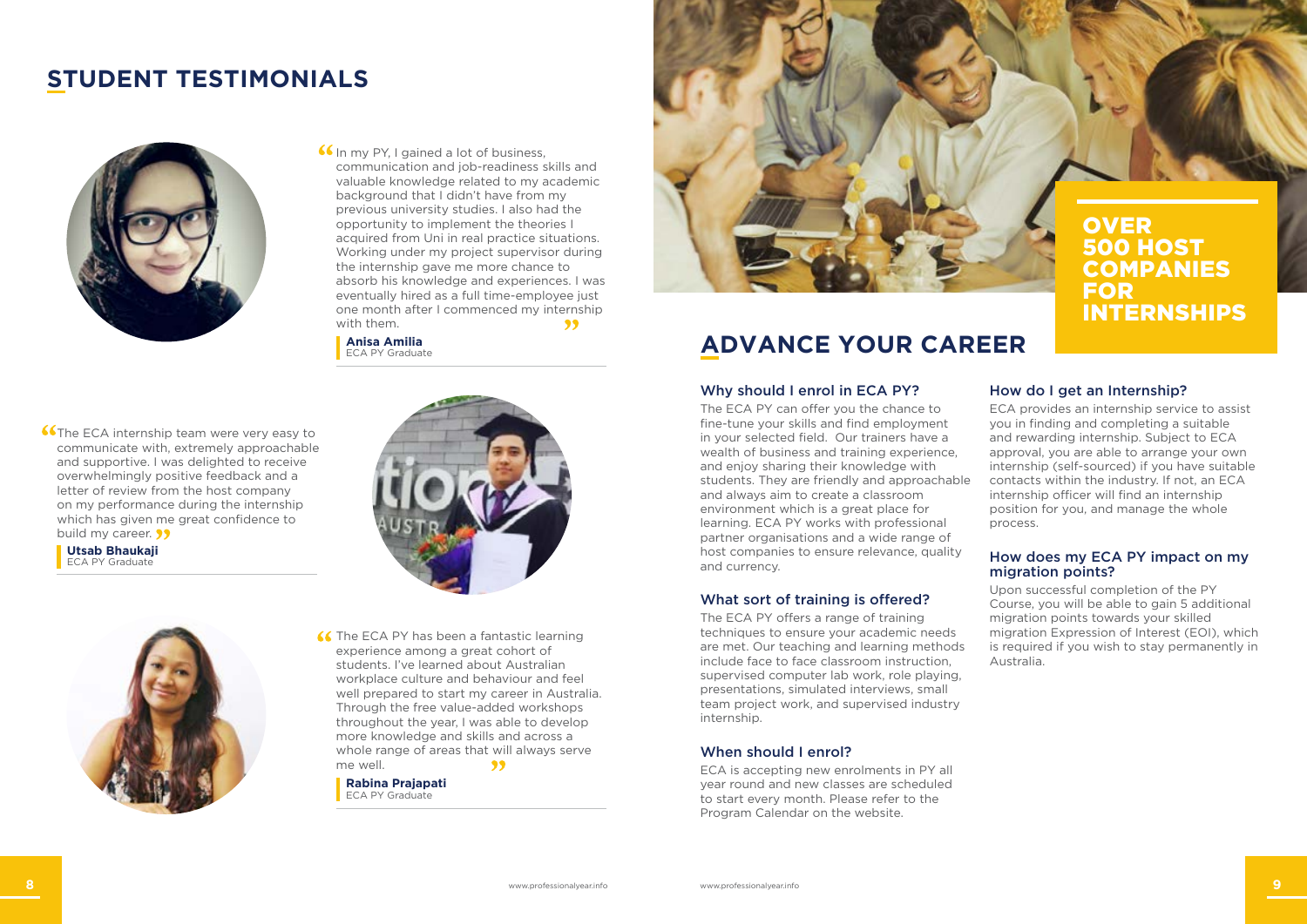## **FEES**

\* By Direct Debit only

## **ADMISSION REQUIREMENTS**

\*Please note: All documents must be certified.

To be eligible for the ECA Professional Year you must meet the entry requirements as per the table below:



- •First instalment must be paid prior to commencement.
- •Paying by instalments student must use Direct Debit payment option unless otherwise agreed. Direct Debit Form must be submitted with the Acceptance Form.

## Professional Year Program Fees and Payment Options:

### Information Technology (ACS PYP)

Enrolment Fee (non-refunfable) - \$200

Tution Fee - \$11,500

Total: \$11,700

#### Payment options:

Upfront Payment - \$11,700

2 Instalments - 2 x \$5,750

4 Instalments\* - 4 x \$2,875

6 Instalments\* - 6 x \$1,917

### Information Technology (ACS PYP)



- •Application Form.
- •Passport Photo page and Expiry Date page.
- •VISA 485 Skilled Graduate Visa/ Bridging Visa/ Payment Receipt of application for 485 Visa, and valid for a minimum of 12 months from the commencement date of the PY course.
- •An IELTS score of 6.0 overall, with no bands less than 5.0, and valid for a minimum of 12 months from the commencement date of the PY course OR - A PTE score of 50 overall, with no bands less than 36.
- •University Academic Transcript verifying completion of course, minimum of two (2) years study in Australia.
- •University Completion Letter verifying completion of course, minimum of (2) years study in Australia.

Professional Year classes.

## **Check for current promotions and scholarships**

**Year-round intakes in 3 campuses Sydney, Brisbane and Melbourne**